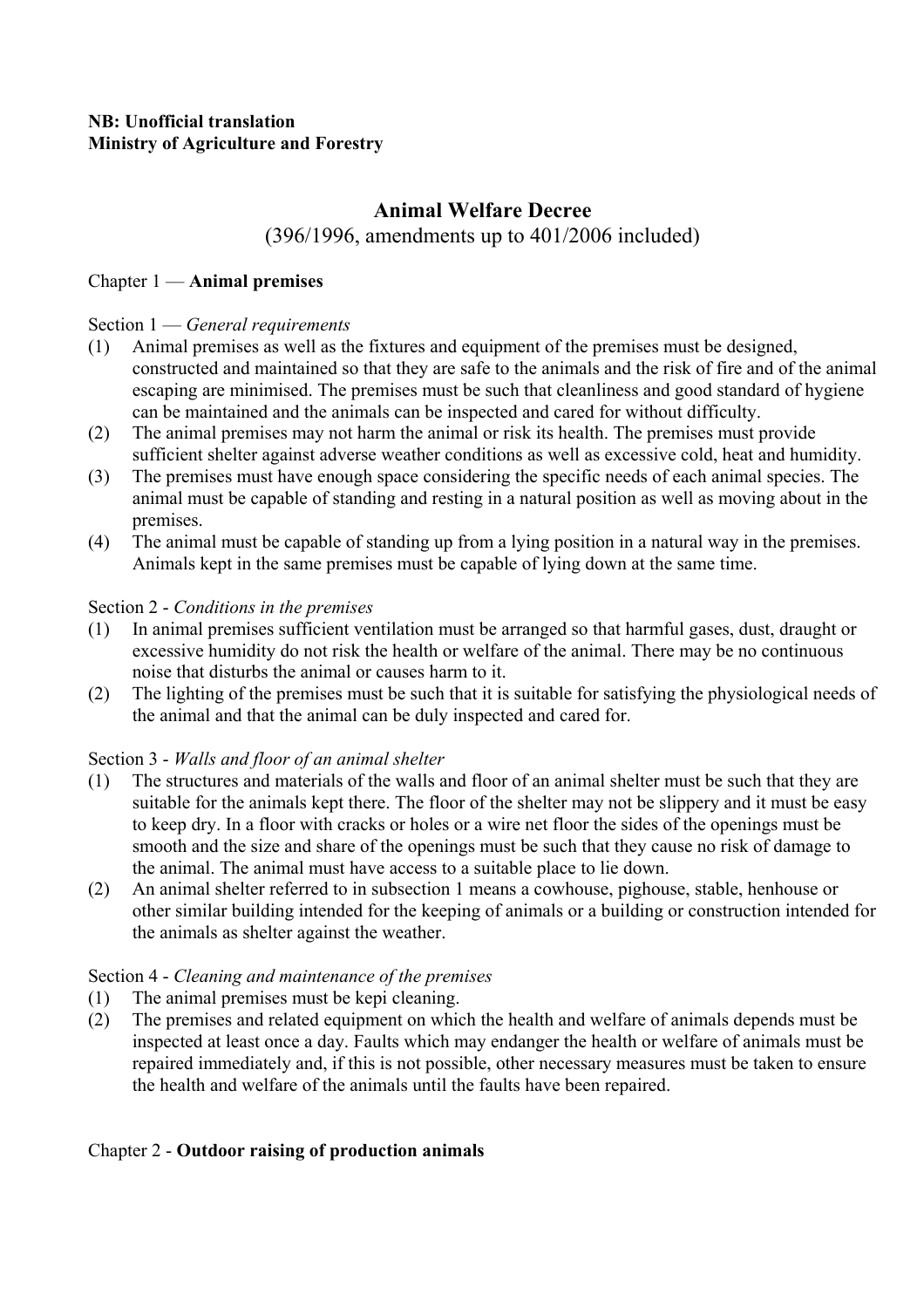#### Section 5 - *Production animals to be raised outdoors*

- (1) Only production animal species and breeds that are suited to outdoor raising may be raised outdoors round the year.
- (2) In subsection 1 production animal refers to an animal which is kept for the production of foodstuffs, wool, skin, feathers or fur as well as an animal which is kept or raised for other agricultural production.

#### Section 6 - *Outdoor run*

- (1) An outdoor run must be safe for the animal. The ground must be such that the animals cannot hurt themselves or get unnecessarily dirty.
- (2) The structures and materials of the fencing must be suited to the farmed animal species and such that it prevents the animal from escaping.

## Section 7 - *Equipment of the outdoor run*

(1) Animals kept in an outdoor run must have sufficient shelter against adverse weather conditions. The shelter against the weather must have suitable places to lie down for all animals. The outdoor run must have suitable facilities for isolating and care of the animals.

## Chapter 3 - **Care of animals**

#### Section 8 - *Caring for health and welfare*

(1) The health and general welfare of an animal which is being cared for as well as cleanliness of the animal and other necessary physical care must be taken care of.

#### Section 9 - *Feeding*

- (1) An animal which is being cared for must receive suitable feed and drink of good quality. The needs of each animal must be taken into account in feeding and it must be ensured that each animal gets enough nutrition.
- (2) Giving feed, drink or other nutrition which is known to be dangerous to the health of the animal to an animal which is being cared for is prohibited, as well as failing to give nutrients the lack of which is known to cause the animal to fall ill.

#### Section 10 - *Monitoring of welfare*

(1) If an animal which is being cared for is under immediate control or within reach of humans, the condition and state of health of the animal must be inspected at least once a day and, where necessary, even more frequently. In the inspection special attention must be directed to animals which are about to give birth or have just given birth or which are new-born, ill, in a weak condition or injured.

#### Section 11 - *Ill or injured animal*

(1) When an animal falls ill or is injured, appropriate care must be given or provided for to the animal without delay. Where necessary, an animal which is ill or injured must be placed in an appropriate facility separate from other animals. When required due to the nature of the illness or injury, the animal must be killed or slaughtered.

#### Chapter 4 - **Treatment and handling of animals**

Section 12 - *General requirements*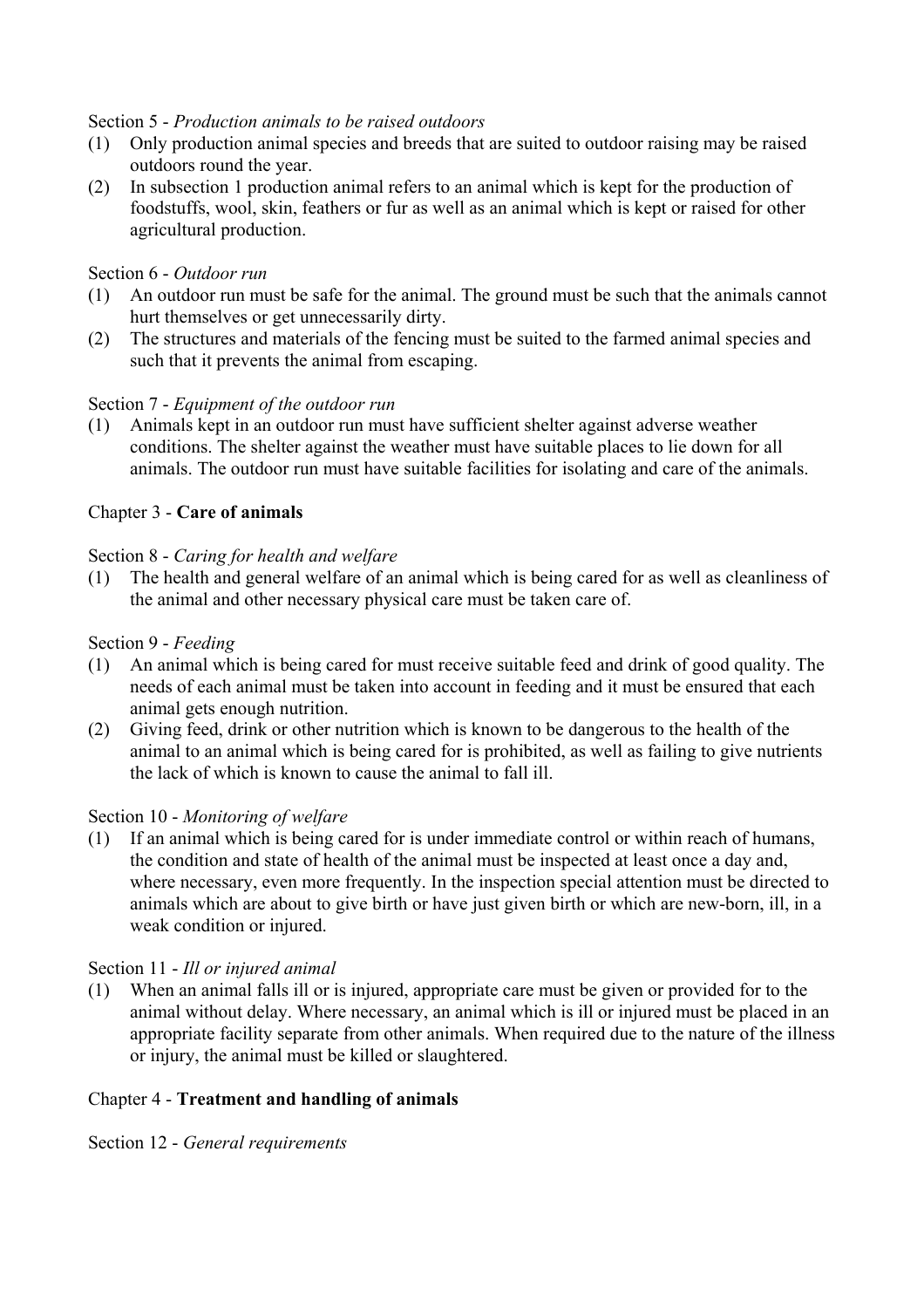- (1) An animal must be treated calmly and it may not be unnecessarily frightened or agitated. In the handling of animals efforts must be made to take advantage of the behaviour characteristic to the species, such as herd instinct.
- (2) An animal may not be injured or treated in a violent manner. Kicking or hitting an animal with an instrument which injures the animal for training or other similar purpose is prohibited.
- (3) An animal may not be dragged by the horns, legs, tail or fur or by pulling directly by the head or otherwise handled in a way which causes undue suffering.

## Section 13 - *Training and use*

- (1) An animal may not be trained or used in a way which damages its health or welfare. An animal may not be forced to try and exceed its natural ability or strength.
- (2) The provisions of subsection 1 concerning the use of an animal does not apply to the use of a dog or other animal in public authority activities in tasks related to the use of the animal which due to the nature of the task involve the risk that the animal may be injured.

## Section 14 - *Inflicting undue distress, pain and suffering*

- (1) Inflicting undue distress, pain and suffering to an animal referred to in section 3(1) of the Animal Welfare Act (247/1996) means:
	- 1) use of live animals as a target in a shooting practice or competition;
	- 2) use of spiked spurs, a spiked collar or a spiked bit;
	- 3) scaling or gutting a live fish or plucking or skinning an animal alive;
	- 4) feeding a live bird or mammal or other vertebrate to an animal which is being cared for, unless this is necessary for returning an animal which is being cared for to the wild or otherwise absolutely necessary for the animal;
	- 5) using human power other than is to be considered reasonable when the animal gives birth for pulling out the foetus;
	- 6) transporting an animal by hanging by some part of the body;
	- 6a) cutting the tail of an animal so that the skin and hypodermic tissue are damaged;
	- (7.11.2002/910)
	- 7) killing a reindeer or other domestic animal or an animal farmed for production purposes by shooting as in hunting, except for shooting of a reindeer by a reindeer herder or other domestic animal or an animal farmed for production purpose for an acceptable reason which requires the immediate killing of the animal; and
	- 8) other action or measure directed to an animal which causes undue distress, pain or suffering to the animal.

## Chapter 5 - **Tying up animals and keeping of certain animals**

## Section 15 - *Device or instrument used for tying up*

(1) If an animal is tied up, the device or instrument used for tying up must be such that it does not cause any injury to the animal. The device or instrument used for tying up must be fitted and adjusted so that it fits to the animal and allows it a necessary and safe freedom of movement.

## Section 16 - *Animals on pastures or in outdoor runs*

(1) The freedom of movement of an animal kept on pasture or in an outdoor run may not be restricted by using weights or other similar instruments which hinder the movement of the animal. The limbs of an animal may not be tied together nor may animals be tied to each other.

Section 17 (7.11.2002/910) - *Pig*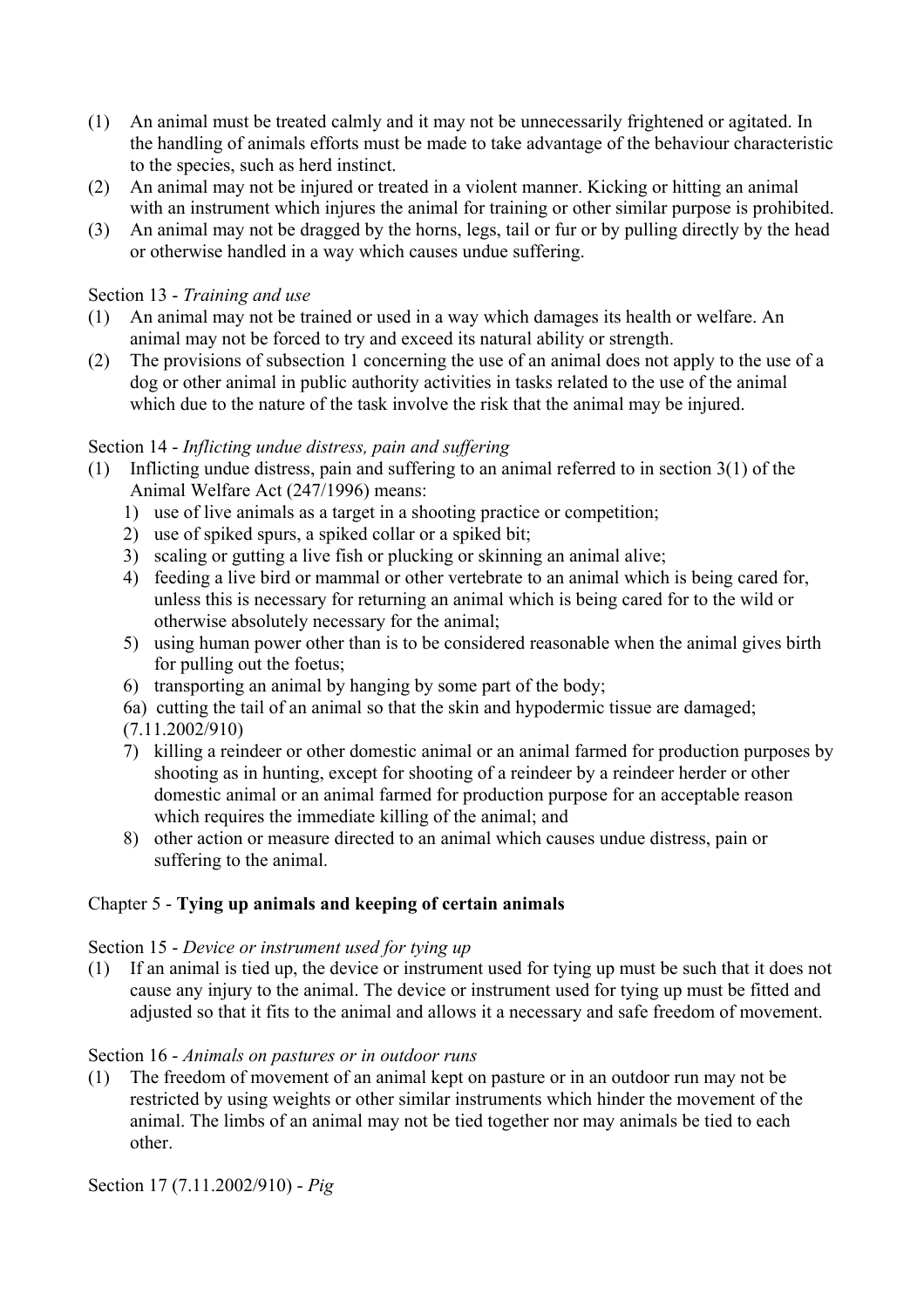- (1) Pigs may not be kept tied in place by a leash.
- (2) Pigs must be kept in a group, unless there is a veterinary cause or cause relating to hostile behaviour of animals for separating an animal from the group. When the cause has been removed the pig must again be placed to the group. A sow or young sow between first and second litters may, however, kept separate from the group during a period which starts one week before the expected farrowing and ends four weeks from the service or insemination after the farrowing which leads to pregnancy. In addition, a boar may be kept in an individual where it is able to turn around.
- (3) If a pig must be separated from the group due to a veterinary cause or cause relating to hostile behaviour of animals referred to in subsection 2, it must, notwithstanding a veterinary cause, be capable of turning around easily in an individual pen.

#### Section 18 - *Bovine*

- (1) A calf which is more than eight weeks old may not be kept in an individual pen, unless there is a veterinary reason for this. A calf means a bovine which is less than six months old.
- (2) A calf may not be kept tied to a stall, pen or other fittings except temporarily for the duration of the feeding or other care of the animal.
- (3) Dairy cows and heifers raised mainly for milk production which are kept tied up must have access to pasture or appropriate exercise yard for the minimum of 60 days during a period which starts on 1 May and ends on 30 September. The surface area of the exercise yard must be at least  $6m^2$  per bovine kept in it. However, the total surface area must always be at least 50 m<sup>2</sup>. A heifer means a female bovine of at least 8 months of age which has not calved. (17.3.2005/171)
- (4) The State Provincial Office may grant an exemption from the requirement concerning access to pasture or exercise yard referred to in subsection 3 if the production farm has no suitable pasture available or if other space suitable for exercise cannot be reasonably arranged or if compliance with the requirement is unreasonable due to reasons relating to traffic, terrain or distance. The exemption may be granted for the maximum of three years at a time and it is revoked if the preconditions for granting the exemption cease to exist. In addition, the State Provincial Office may grant an exemption until no later than the end of 2007 if the applicant demonstrates that he or she will give up the keeping of production animals referred to in subsection 3 during this time. (24.5.2006/401)

#### *The wording of subsection 4 as temporarily amended by Decree 401/2006 is in force from 1 June 2006 until 31 December 2007. The earlier wording is:*

 The State Provincial Office may grant an exemption from the requirement concerning access to pasture or exercise yard referred to in subsection 3 if the production farm has no suitable pasture available or if other space suitable for exercise cannot be reasonably arranged or if compliance with the requirement is unreasonable due to reasons relating to traffic, terrain or distance. The exemption may be granted for the maximum of three years at a time and it is revoked if the preconditions for granting the exemption cease to exist. (17.3.2005/171)

#### Section 19 (17.3.2005/171) - *Goat and sheep*

(1) A goat or sheep may not be kept tied up except for a short time during the feeding, milking or other care of the animal.

## Section 20 (4.5.2000/425) - *Laying hens*

(1) As of 1 January 2012 hens of the species *Gallus gallus* which lay eggs intended to be used as foodstuffs may not be kept in unenriched cage systems referred to in Chapter II of Council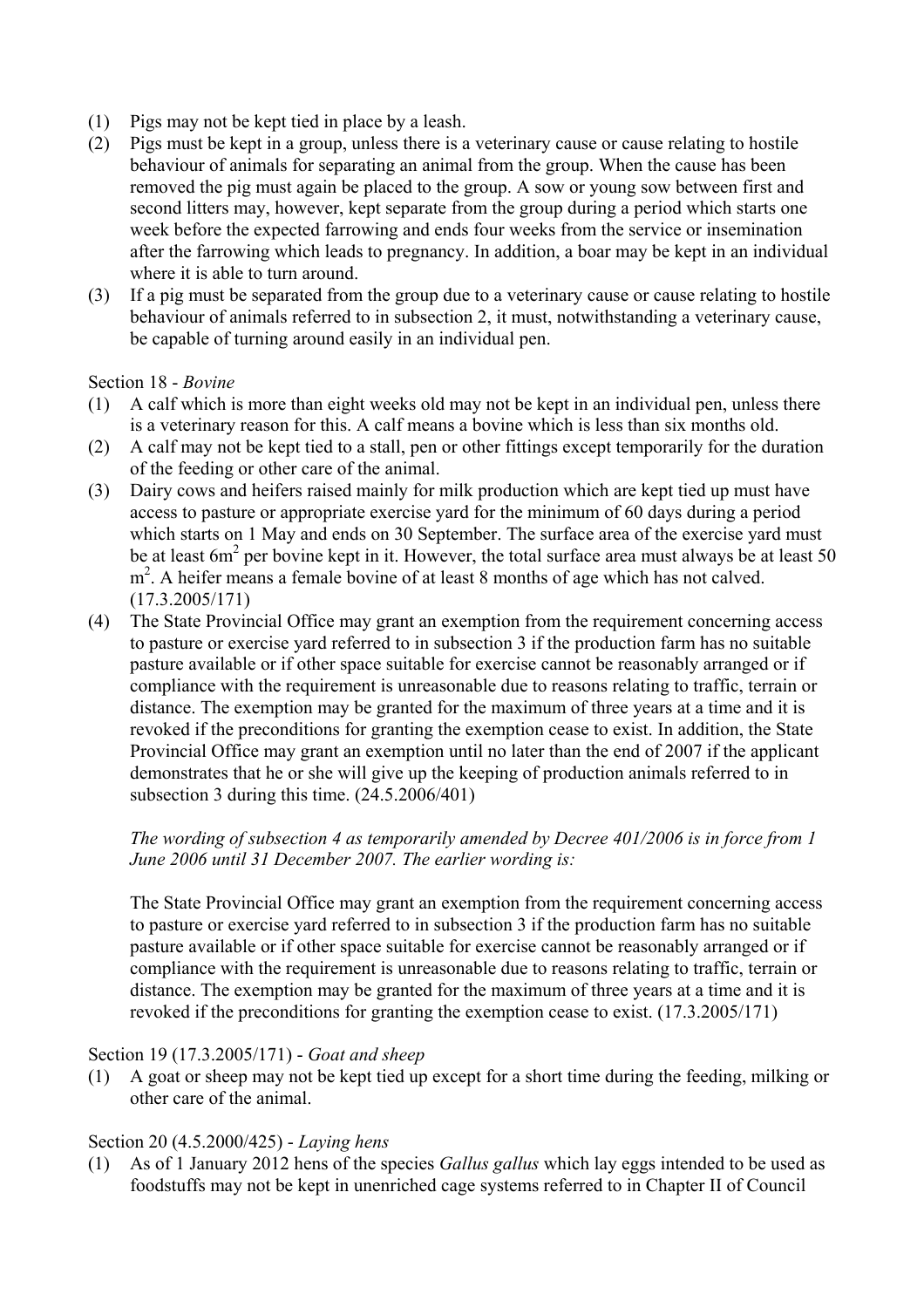Directive 1999/74/EC laying down minimum standards for the protection of laying hens. Unenriched cage means a cage in which the hens cannot peck and scratch the litter, lay eggs in a nest and sit on an appropriate roost and whose surface area is less than  $750 \text{cm}^2$  per hen to be kept in the cage.

(2) Cages referred to in subsection 1 above may not be brought in the service for the first time as of 1 January 2005. (16.9.2004/860)

## Section 21 - *Dog*

- (1) Except for temporarily, a dog may be tied in place outside only in the immediate vicinity of an inhabited building.
- (2) A dog which is less than one year old may be kept tied in place outside only temporarily.
- (3) A dog kept tied outside other than temporarily and a dog kept in an outside enclosure must have access to an appropriate doghouse or other appropriate place to rest where it has sufficient shelter against the weather conditions. The breed, size and age of the dog or dogs must be taken into account in the size of the enclosure.
- (4) It must be ensured that the dog's need for exercise is satisfied.

## Section 22 - *Keeping an animal in premises which are not suited for this*

(1) A cat, dog or other animal may be kept in a box or cage intended for transportation or other similar container which is small in size only if required due to the transportation or illness of the animal or other temporary and acceptable reason.

## Chapter 6 - **Procedures performed on animals and animal breeding**

## Section 23 - *Allowable procedures*

- (1) Notwithstanding section 7(1 and 2) of the Animal Welfare Act, the following procedures performed on animals are allowed:
	- 1) piercing or notching the ears of a pig, bovine, sheep, reindeer, goat and other production animal, tattooing, putting an earmark on or microchip in an animal and marking of the above-mentioned animals in other manner which causes minor pain of short duration by a qualified person;
	- 2) tattooing a horse performed by a veterinarian or subject to a veterinarian's supervision, putting a microchip in a horse performed by a qualified person as well as marking a horse by cold branding performed by a qualified person;
	- 3) tattooing a cat performed by a veterinarian, tattooing a dog performed by a qualified person as well as putting a microchip in a cat or dog performed by a qualified person;
	- 4) marking animals other than those referred to in points 1-3 in a manner which causes minor pain of short duration performed by a qualified person;
	- 5) castration of a piglet aged no more than seven days by open surgery procedure without tearing the tissue performed by a qualified person, burdizzon castration of a sheep aged less than six weeks performed by a qualified person, burdizzon castration of a reindeer performed by a qualified person as well as castration of a goat, horse, bovine, piglet aged more than seven days and sheep aged more than six weeks performed by a veterinarian using appropriate anaesthesia and pain relief; (7.11.2002/919)
	- 6) castration and sterilisation of a cat, dog or other pet or hobby animal performed by a veterinarian using appropriate anaesthesia and pain relief; (7.11.2002/919)
	- 7) dehorning a bovine, sheep and goat by a surgical procedure performed by a veterinarian as well as destroying the horn-producing cells of an animal aged less than four weeks performed by a qualified person;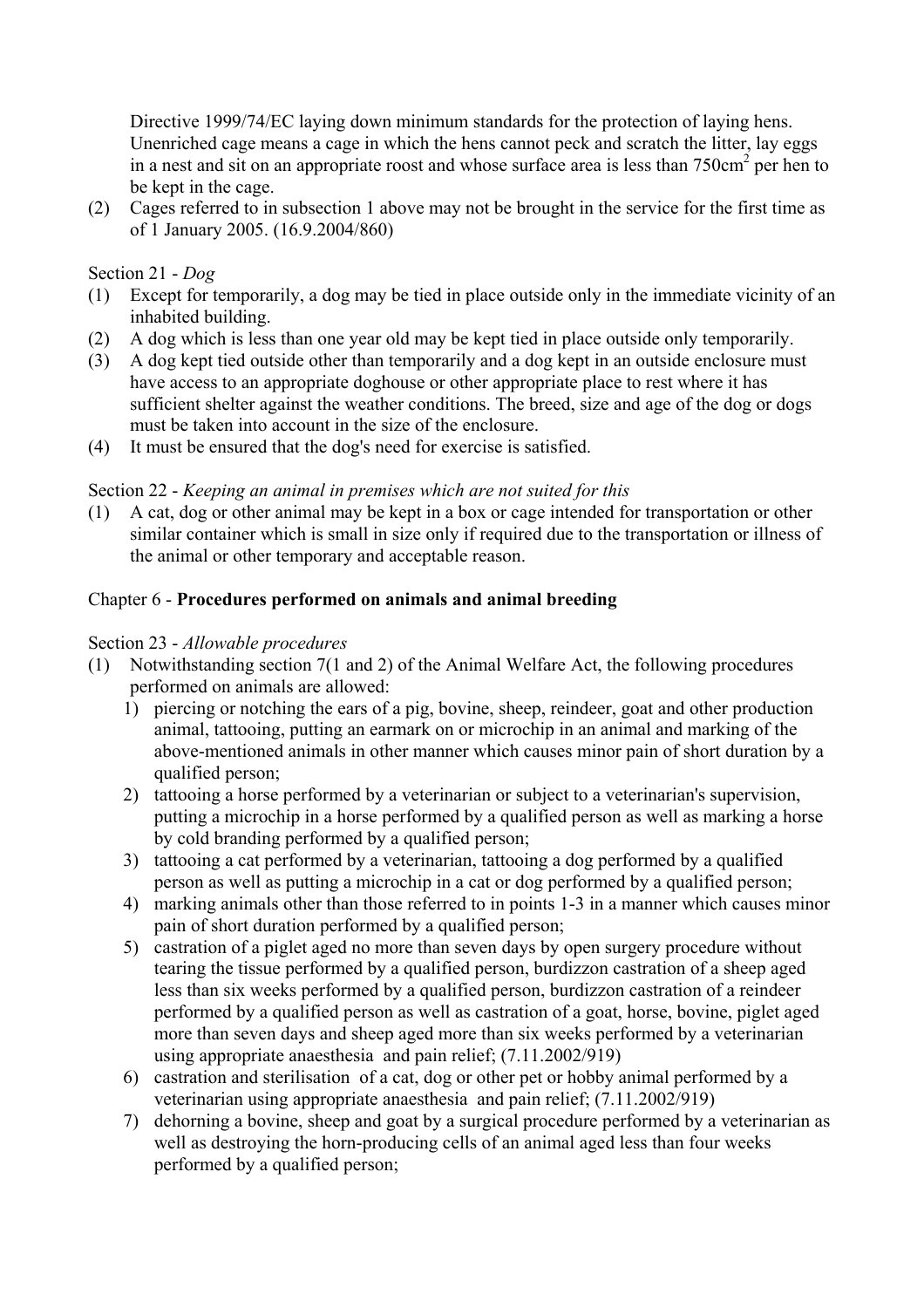- 8) if nipple injuries occur in sows in the animal premises concerned, the sharp point of the canines (dens caninus) may be clipped or ground using appropriate nippers or grinding device performed by a qualified person so that the surface of the tooth is sound and smooth; clipping or grinding of canines may not be performed as a routine procedure; before performing the procedure efforts must be made to improve the conditions of keeping piglets and care to prevent the occurrence of nipple injuries; (7.11.2002/910)
- 8a) shortening the tusks of a boar performed by a qualified person, if necessary to prevent other animals from being injured or due to safety of humans; (7.11.2002/910)
- 9) putting a nose ring on a bovine performed by a veterinarian; and
- 10) cutting the toe pointing backward or inward of a cock kept for breeding up to the first joint within the first 72 hours of its life performed by a qualified person.
- (2) A qualified person in subsection 1 means a person who has sufficient knowledge on the technique of performing the procedure and sufficient skills to perform the procedure.
- (3) The devices and equipment used to perform procedures on animals must be suitable for the purpose, clean and in working order.
- (4) In addition to the allowable procedures to be performed on animals referred to in subsection 1 above the competent Ministry may grant exceptions to the provisions of section 7 (1 and 2) of the Animal Welfare Act.

# Section 24 - *Animal breeding*

- (1) Natural or artificial propagation or a breeding method which causes or may cause distress to an animal or injure it may not be used.
- (2) An animal may not be kept for production purposes unless it can be reasonably assumed on the basis of its phenotype or genotype that it can be kept in a way that keeping the animal does not cause damage to its health or welfare.

# Chapter 7 - **Production farms of meat, eggs and breeding animals**

# Section 25 (4.5.2000/425) - *Farmed animals*

- (1) Of the wild mammal and bird species found in Finland animals belonging to the following animal species may be farmed for the production of meat or eggs or breeding animals for their production:
	- 1) white-tailed deer, fallow deer, forest reindeer, roe deer, mountain hare, brown hare, mouflon and wild boar; and
	- 2) pheasant, mallard, partridge, capercaillie, black grouse, willow grouse, bean goose, greylag goose and Canada goose.
- (2) In addition to the animal species listed in subsection 1 above, coypu (nutria), sika deer, red deer (elk), water buffalo (*Bubalus bubalus*), American bison (*Bison bison*), ostrich, emu and common rhea (nandu) may be farmed for the production of meat or eggs or breeding animals intended for their production.

# Chapter 8 - **Professional or other large-scale keeping of pet or hobby animals**

# Section 26 - *Definition of the activity*

- (1) Pet and hobby animals are kept professionally or otherwise on a large scale as referred to in section 24 of the Animal Welfare Act if:
	- 1) dogs, cats or other pet and hobby animals are placed on the market or sold on a regular basis;
	- 2) an owner or possessor of dogs or cats rears at least six breeding females which have whelped at least once;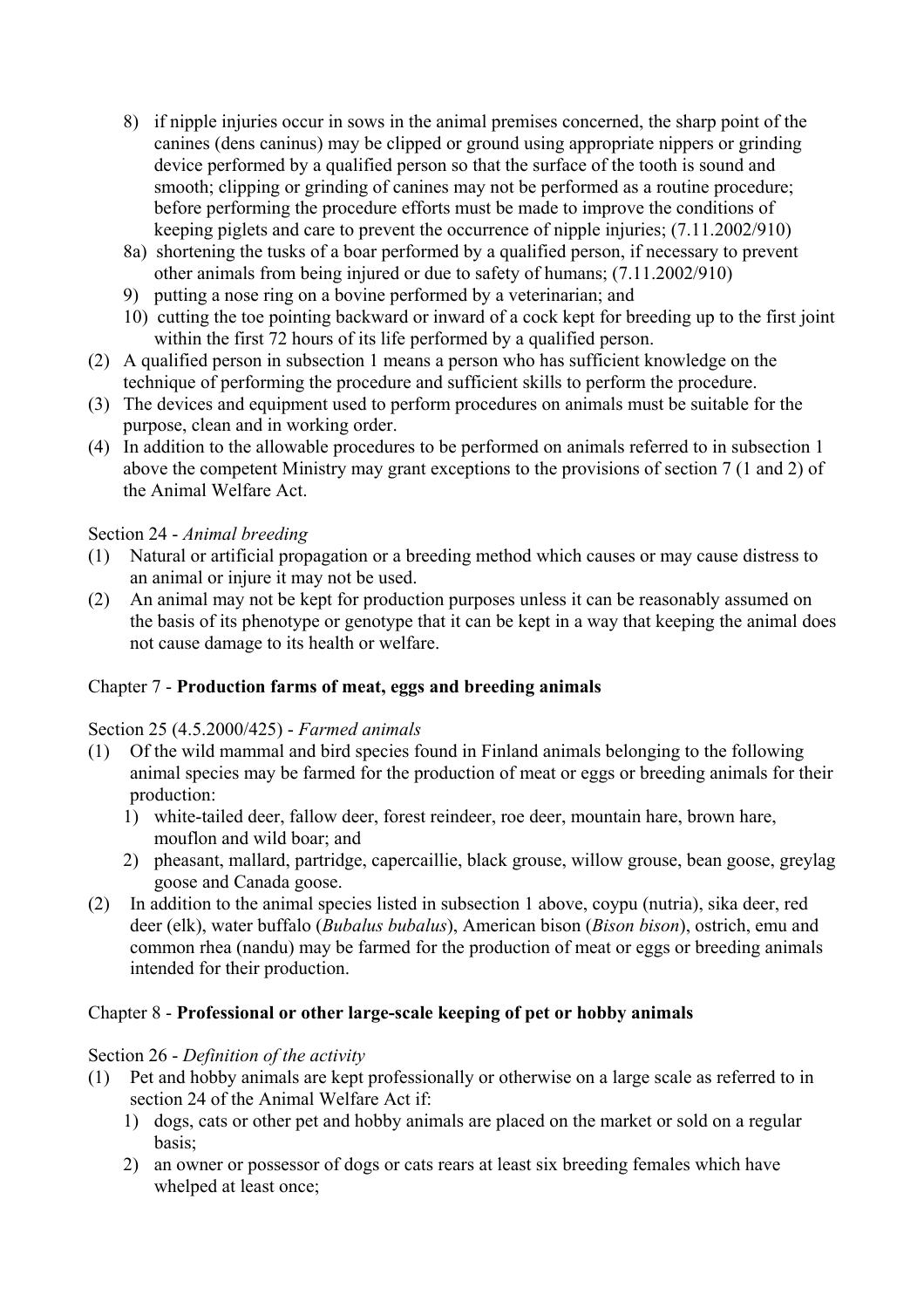- 3) dogs and cats are taken into care, keeping or training if at least six dogs or cats aged more than five months are simultaneously and on a regular basis taken into care, keeping or training;
- 4) trotting or riding horses or other similar animals are reared, rented or taken into keeping, care or training or when training is provided in the use and handling of these animals and the total number of full-grown animals is at least six; and
- 5) pets and hobby animals are in another similar manner kept professionally or on a large scale.

## Chapter 9 - **Activities subject to notification**

## Section 27 - *Content of the notification*

- (1) The notification to the State Provincial Office referred to in section 24 of the Animal Welfare Act must contain:
	- 1) name, address and domicile of the operator;
	- 2) if the operator is a company, cooperative or other corporation or a foundation, a copy of the statutes or by-laws or extract from a register;
	- 3) possible commercial name used in the activity;
	- 4) account of the training and other experience needed in the activity of the person responsible for the care of the animals;
	- 5) where and what kind of activity is to be practised as well as when the activity is to be started;
	- 6) information on animal species and numbers of animals which the activity concerns or will concern;
	- 7) account of the premises to be used and equipment which are being used or will be used; and
	- 8) account of how the care of the animals is to be organised.
- (2) The provisions on the content of the notification in subsection 1 also apply, as appropriate, to making a notification set down in sections 21 and 23 of the Animal Welfare Act.

# Section 28 - *Making a notification*

(1) A notification referred to in sections 21, 23 and 24 of the Animal Welfare Act must be made no less than 30 days before a new activity is started and, when the activity changes in an essential way or is terminated, no less than 14 days before such change takes place.

# Section 29 - *Notification obligation of the State Provincial Office*

(1) The State Provincial Office must notify the municipal veterinarian of an activity referred to in sections 21, 23 and 24 practised within the territory of the municipality.

# Chapter 10 - **Killing of animals**

# Section 30 - *General requirements*

- (1) An animal may only be killed by a person who knows how to do this. A person who performs the killing must have sufficient knowledge of the method and technique of killing the animal species concerned as well as sufficient skills to perform the procedure.
- (2) An animal to be killed must be held or restrained in another appropriate manner so that an animal is spared all avoidable pain, distress, suffering, injury and bruising in the killing. An animal to be killed may not be hung before killing, nor may its limbs be tied.
- (3) The killing of an animal must be performed so that no undue pain, distress or suffering is inflicted on the animal and the disturbance caused to the other animals is minimised.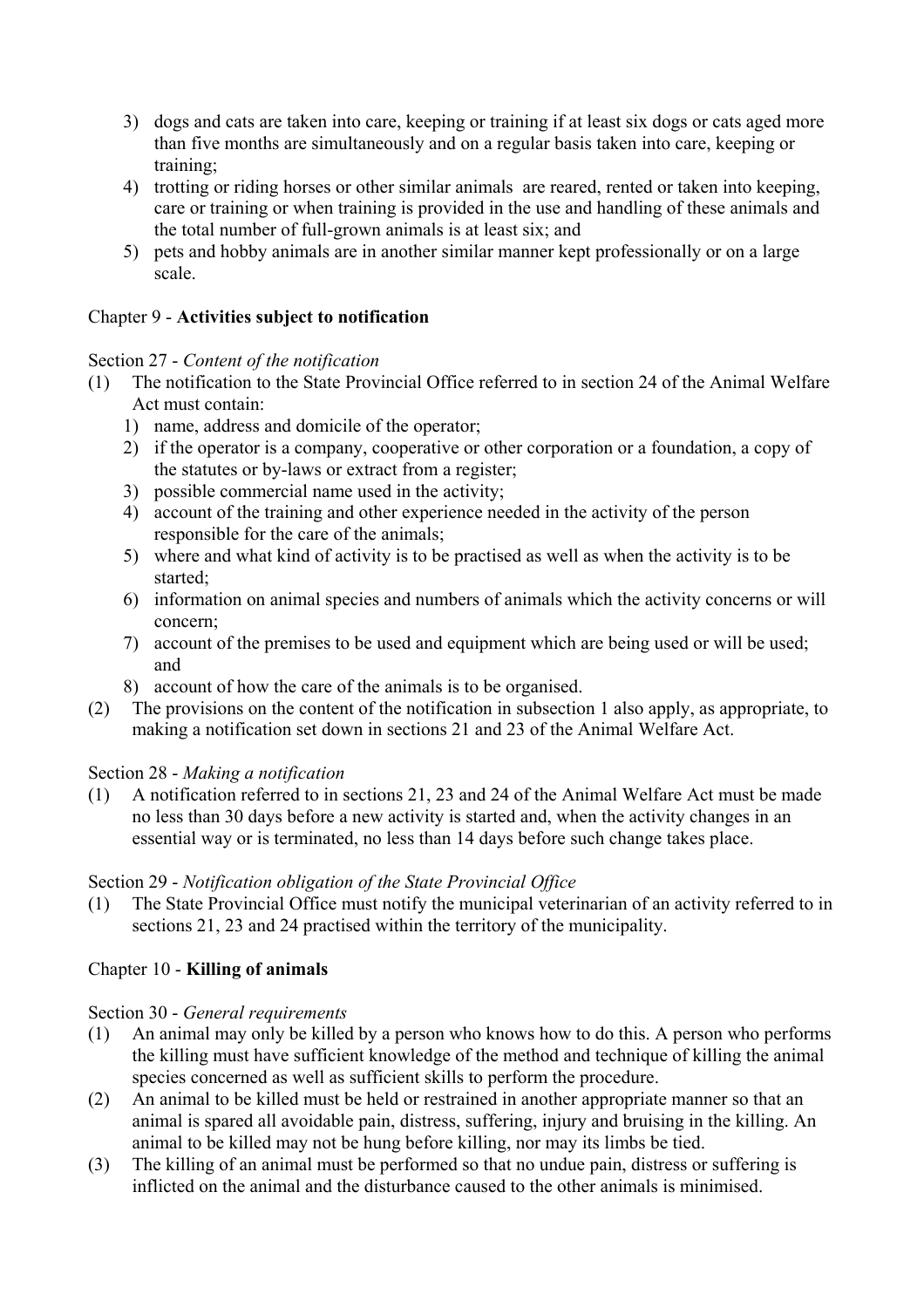(4) The person who kills an animal must ensure that the animal is dead before undertaking its disposal or any other measures.

## Section 31 - *Drowning or suffocating*

(1) Killing a mammal, bird or reptile that is conscious by drowning or suffocating is prohibited.

#### Section 32 - *Small-sized pet or hobby animals*

- (1) A cat and dog and other similar small-sized pet or hobby animal may be killed, unless it is killed by a veterinarian by an appropriate anaesthetic or lethal substance, only by shooting into the brain or by using gas which causes immediate loss of consciousness and death. If carbon monoxide is used for killing, it must be appropriately frozen and filtered, and it main contain no irritating substances.
- (2) Notwithstanding the provisions of subsection 1, a puppy or kitten or the young of other similar pet or hobby animals which are less than three days old may be killed by hitting them on the head so hard that they lose their life immediately.
- (3) Under the supervision of a veterinarian the killing may be performed in a way other than those mentioned in subsections 1 and 2.

#### Section 33 - *Production animals*

- (1) A production animal of a mammal or bird species, except for a fur animal, may be killed only by shooting or by using electric current or carbon dioxide. In addition, a poultry animal may be killed by cutting the neck swiftly by a sharp instrument or by breaking the neck of an animal which weighs less than three kilograms rapidly and efficiently. (17.3.2005/171)
- (2) A fur animal kept for production purposes may be killed in a manner to be specified by the competent ministry only by electric current, carbon monoxide, carbon dioxide, shooting or mechanical instrument which penetrates into the brain.
- (3) In hatcheries hatchlings may only be killed by a mechanical instrument which kills immediately or with carbon dioxide. Unhatched eggs in hatcheries must be treated with the above-mentioned mechanical instrument.
- (4) In addition to the provisions of subsections 1-3, an animal may be killed by a veterinarian using an appropriate anaesthetic. If necessary for combating or diagnosing animal diseases, a production animal may, under a permission and supervision of a veterinarian, be killed by means of a killing method other than set down above in this section.

#### Section 34 - *Killing in emergency situations*

(1) In emergency situations, to prevent the prolonging of a animal's distress and if the means referred to in sections 32 or 33 above cannot be used or if the animal cannot be captured, it may also be killed in a manner other than those set down above, provided that no undue distress is inflicted on the animal.

#### Section 35 - *Transfer of an ill or injured animal to be killed*

- (1) An ill or injured production animal may be transferred elsewhere to be killed or slaughtered only if the transport of the animal or handling it for transfer does not cause any further distress to it.
- (2) A seriously ill of injured horse, bovine or similar larger animal may be transported elsewhere to be killed or slaughtered only under a permission of a veterinarian.

## Chapter 11 - **Slaughter and related procedures**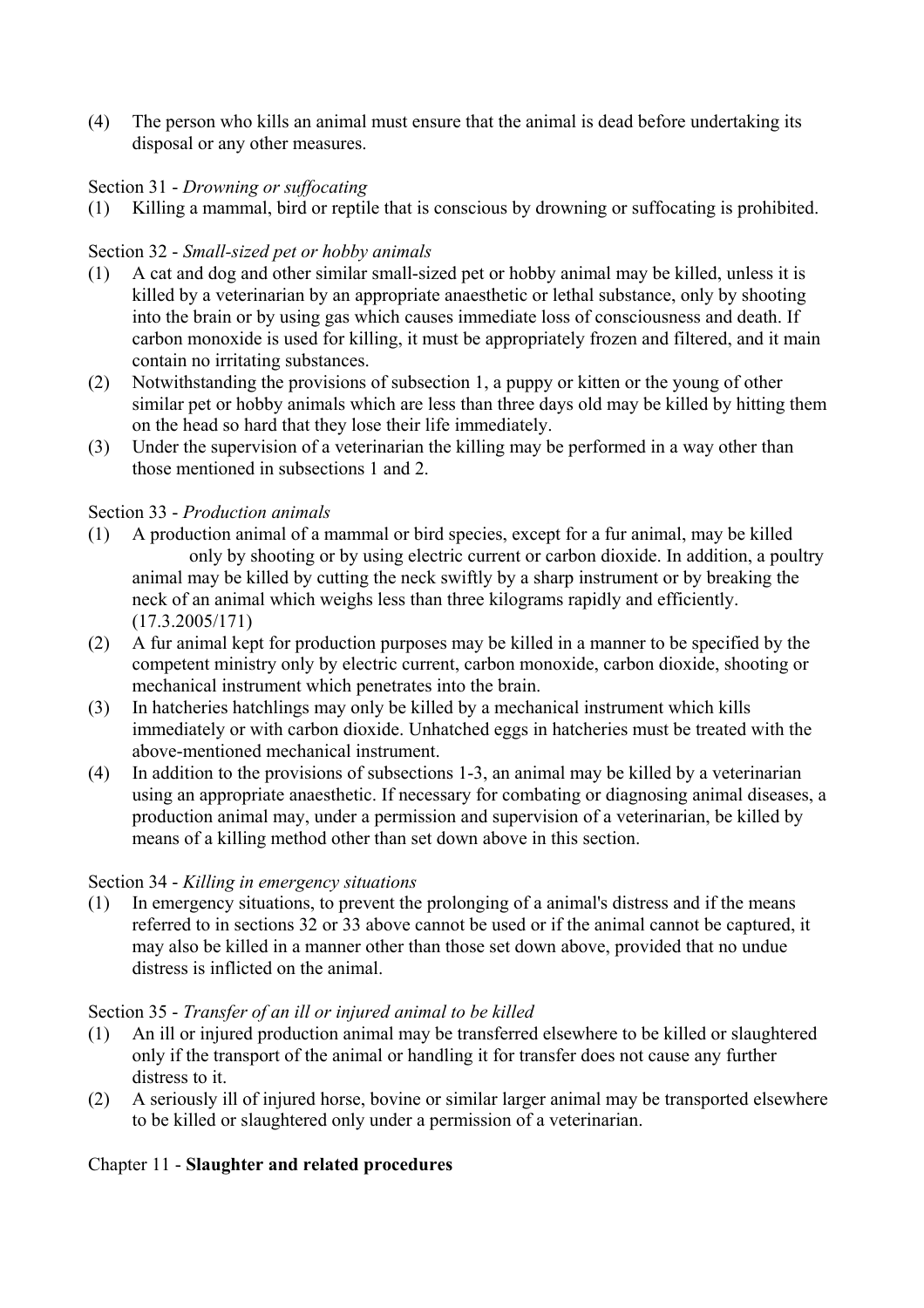## Section 36 - *Slaughterhouse and place of slaughter*

- (1) The fittings and equipment of a slaughterhouse and place of slaughter must be such and the activity in these must be organised so that no undue agitation, pain or distress is inflicted on the animals.
- (2) A slaughterhouse and place of slaughter must have appropriate and sufficient premises for keeping the animals. The premises for keeping the animals must provide sufficient protection against adverse weather conditions and excessive cold, heat and humidity and they must have enough stalls, pens or other places for keeping the animals.

## Section 37 - *Keeping of animals to be slaughtered*

- (1) An animal brought for slaughter which is not slaughtered immediately must be taken to a facility for keeping animals without delay, unless it can be kept in an appropriate manner in the means of transport.
- (2) Animals which due to their species, sex, origin or age are hostile or may cause injury to each other must be kept separate from each other.

## Section 38 - *Care of animals to be slaughtered*

- (1) Animals kept to be slaughtered, except for poultry, must have access to drinking water at all times.
- (2) If animals are not slaughtered within 12 hours from their arrival at a slaughterhouse or place of slaughter, they must be given enough feed upon their arrival and after this they must be fed at intervals suited to the animal species concerned and milked, where necessary.
- (3) The condition and state of health of animals to be slaughtered must be checked daily in the morning and evening and, where necessary, even more frequently.

## Section 39 - *Animals to be slaughtered urgently*

- (1) An animal which is significantly ill, hurt or injured as well as an unweaned animal must be slaughtered without delay, but within no more than two hours from the arrival at the slaughterhouse or place of slaughter. Before the slaughter the above-mentioned animals must be kept separate from the other animals.
- (2) Animals which are brought to a slaughterhouse in a cage, box or other similar transport container must be slaughtered as soon as possible after the arrival at the slaughterhouse.

## Section 40 - *Keeping of animals when performing slaughter*

(1) Animals to be slaughtered may not be kept waiting in a room or premises where the slaughtering is performed.

## Section 41 - *Qualifications of the slaughterer and person performing procedures preceding slaughter*

- (1) Staff which performs the care and handling and stunning and bleeding of animals to be slaughtered must have sufficient knowledge and skills for performing the procedures in an appropriate manner.
- (2) Professional slaughter may be performed only by an experienced or trained person who is at least 18 years of age.
- (3) No unauthorised persons may be present at slaughter.

## Section 42 - *Stunning*

(1) When an animal is slaughtered it must be stunned before bleeding rapidly, efficiently and for a sufficiently long time. However, a poultry animal may be slaughtered by cutting its neck rapidly with a sharp instrument.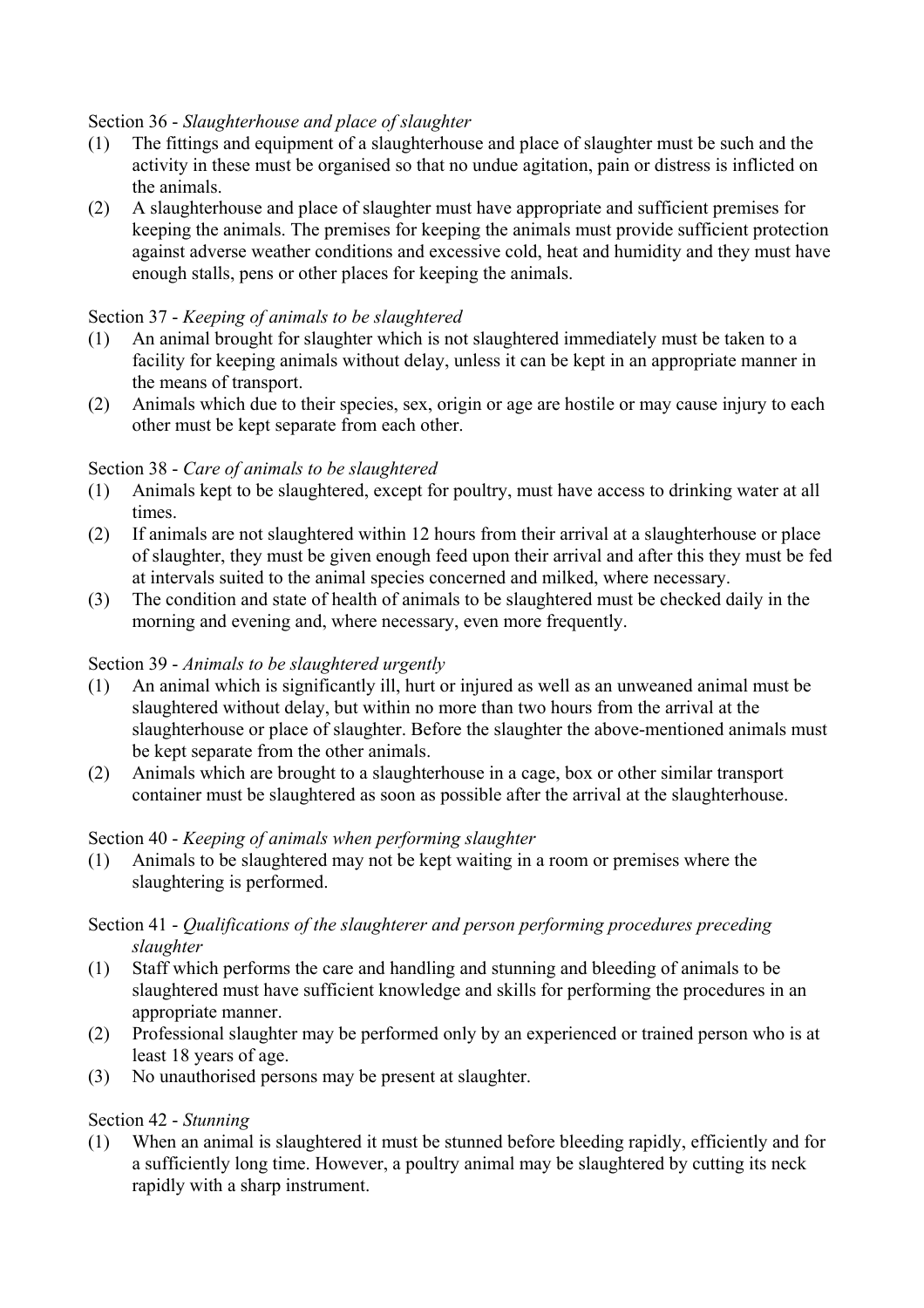- (2) An animal to be stunned must be held or restrained in another appropriate manner so that an animal is spared all avoidable pain, distress, suffering, injury and bruising in the stunning. An animal to be stunned may not be hung before stunning, nor may its limbs be tied. A poultry animal or a rabbit may, however, be hung for stunning if the stunning can be performed in an appropriate manner and without delay.
- (3) Stunning must be performed, depending on the animal species and as specified in further detail by the competent ministry, by a mechanical instrument which penetrates into the brain, by electric current or gas which stuns immediately, or by hitting the animal on the head by an appropriate instrument or by shooting an animal in the head.

## Section 43 - *Devices and equipment used for stunning*

(1) Devices and equipment used for stunning must be suitable for the purpose and in working order. To ensure that the devices and equipment are in working order they must be checked and serviced on a regular basis.

#### Section 44 - *Bleeding*

- (1) Bleeding of a stunned animal must be started immediately after stunning. Bleeding must be rapid, abundant and complete so that the animal does not regain consciousness.
- (2) No other procedures may be performed on the animal before it is dead.

## Chapter 12 - **Slaughtering method applied for religious reasons**

#### Section 45 - *General requirements*

- (1) Notwithstanding the provisions set down in section 42(1) above concerning the stunning of an animal before bleeding, if required by religious reasons bleeding may be started simultaneously with stunning, in compliance with the provisions of this Chapter.
- (2) An animal may be slaughtered in a way set down in this Chapter only in a slaughterhouse or place of slaughter in the presence of the veterinary officer for meat inspection of the establishment.

#### Section 46 - *Restraining an animal*

(1) A bovine must be restrained by a mechanical device which is designed so that the animal is spared all avoidable pain, distress, suffering, injury and bruising. Otherwise the provisions of section 42(2) above apply to restraining an animal.

#### Section 47 - *Stunning*

(1) An animal must be stunned by a suitable stunning instrument referred to in section 42(3) simultaneously with the cutting of the jugular veins. However, a poultry animal may be slaughtered by cutting its neck rapidly with a sharp instrument.

#### Section 48 - *Cutting of jugular veins*

- (1) The cutting of jugular veins may be performed only by an experienced person approved by the religious community concerned.
- (2) Jugular veins must be cut as swiftly as possibly by a suitable sharp instrument.

#### Chapter 13 - **Miscellaneous provisions**

#### Section 49 - *Authorisation to issue regulations*

(1) The competent ministry may issue further regulations on the provisions of this Decree concerning animal premises, outdoor raising, care of animals, handling and treatment of